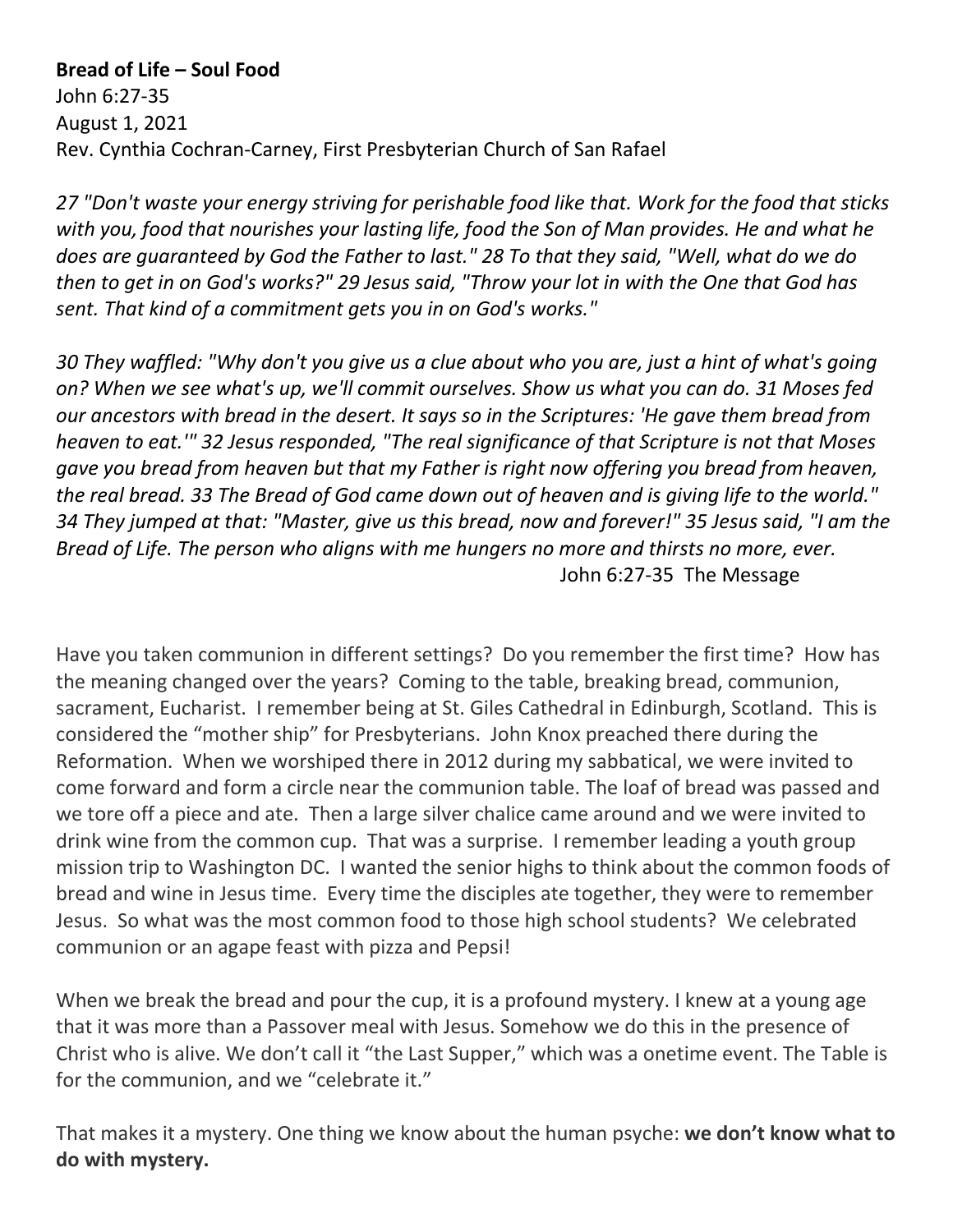Much of the last five hundred years, we have lived through a continuing effort to remove all mystery from human life. We analyze everything scientifically. We work to remove all ambiguity. We develop technology that we can put in our cell phones, to know precisely where we are located and how long it will take to drive to Mendocino or Shasta, or wherever else we want to go. In some ways it has been a vain attempt to control life, and overlook the truth that life is largely uncontrollable.

If I listen closely to people within the church or those with no faith affiliation, whether spiritual-but-not-religious or religious-but-not-very-spiritual, **all of them have a deep hunger and thirst for holy mystery**. Either they want a living experience of God in their lives, or they want God who is far more alive and live-giving than the lesser gods they have grown tired of hearing about from a distance.

This awkwardness about mystery is one of the issues dangling in our Gospel text. Jesus is arguing with some of the religious leaders of his time. They don't like it that he speaks in metaphors. He says, "I am the bread of life," and they say, "What's he talking about?" He says, "I am the bread that came down from heaven," and they say, "Is he crazy? We know his mom and dad, Mary and Joseph.

When has Jesus said anything literal in the Gospel of John? Just about every time he opens his mouth, **a metaphor floats out.** The literally-minded will miss the truth that he wraps in figures of speech.

He says, "Nicodemus, you must be born again." And Nick says, "Do we have to have to crawl back into our mother's wombs?" Of course, it is totally lost on Nicodemus that Jesus is suggesting a feminine attribute of God. Think about this: God is the One who gives birth again… and again and again.

Or to that woman in Samaria, who comes by herself to draw water from the well, Jesus says, "If you knew who I am, you would ask and he would give you living water." She looks at him, daring to talk to a female at high noon in the village square, and says, "Where is your bucket?" She doesn't perceive him yet, as the fountain of God's grace.

Over and over, he speaks of God's grace and truth in metaphors that dance and sparkle. "I am the light of the world." "I am the Good Shepherd." "I am the Resurrection and the Life."

To understand Jesus as John reveals him, one must have a vibrant understanding of language.

What is he saying? The Gospel of John was probably written down around 90 AD, some 60 years after the resurrection. **What John reports in the words of Jesus is the living experience of the early Christians**. As they gather at the Table, they receive the grace and truth of the Lord. The bread and cup are a way of taking the mystery of Christ into our lives, our souls, and